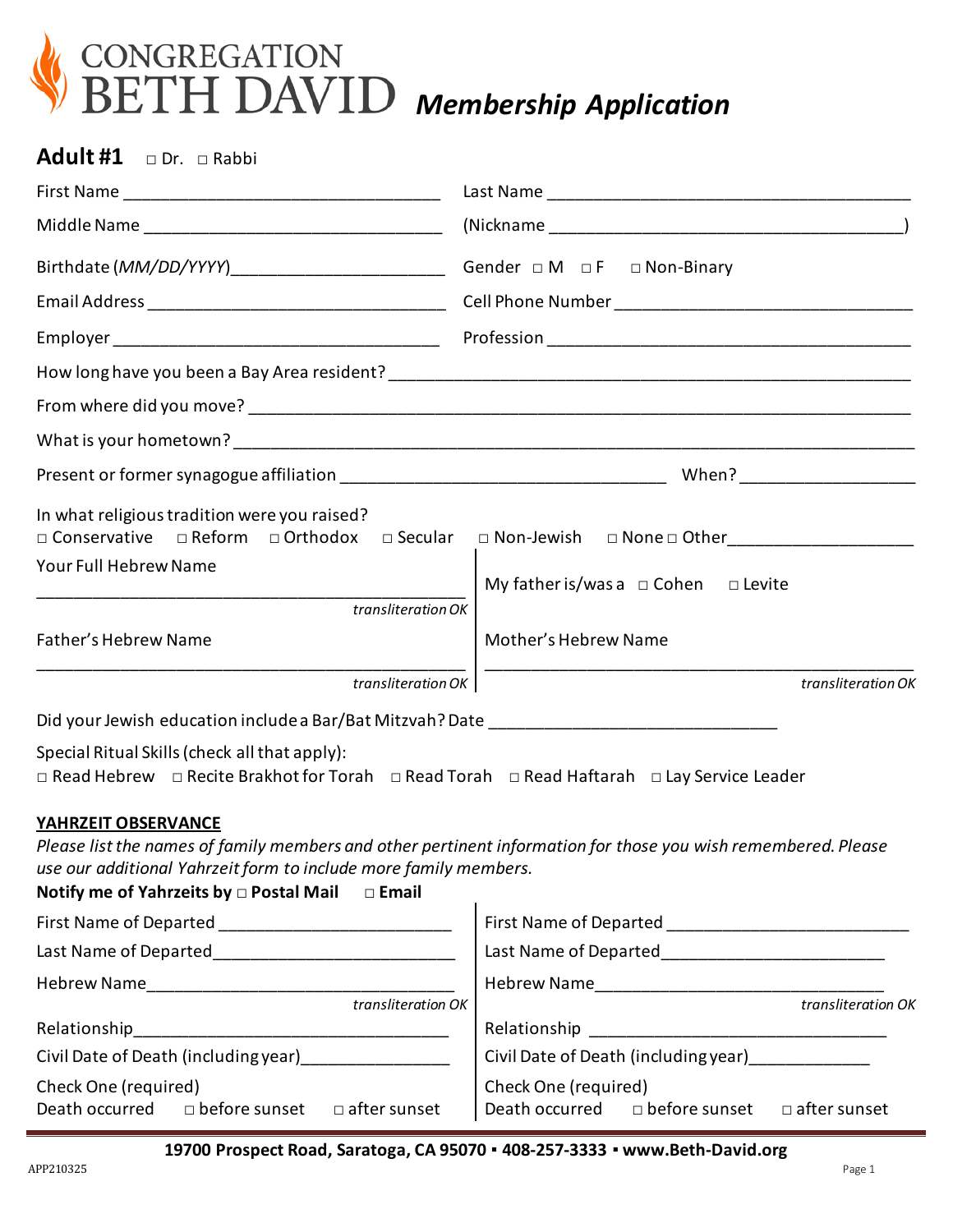## **Adult #2** □ Dr. □ Rabbi

| Birthdate ( <i>MM/DD/YYYY</i> )______________________________Gender □ M □ F □ Non-Binary                                                                                                                                                                              |                                                                                                    |  |  |
|-----------------------------------------------------------------------------------------------------------------------------------------------------------------------------------------------------------------------------------------------------------------------|----------------------------------------------------------------------------------------------------|--|--|
|                                                                                                                                                                                                                                                                       |                                                                                                    |  |  |
|                                                                                                                                                                                                                                                                       |                                                                                                    |  |  |
|                                                                                                                                                                                                                                                                       |                                                                                                    |  |  |
|                                                                                                                                                                                                                                                                       |                                                                                                    |  |  |
|                                                                                                                                                                                                                                                                       |                                                                                                    |  |  |
|                                                                                                                                                                                                                                                                       |                                                                                                    |  |  |
| In what religious tradition were you raised?                                                                                                                                                                                                                          | □ Conservative □ Reform □ Orthodox □ Secular □ Non-Jewish □ None□ Other __________________________ |  |  |
| Your Full Hebrew Name                                                                                                                                                                                                                                                 | My father is/was a $\Box$ Cohen $\Box$ Levite                                                      |  |  |
| transliteration OK                                                                                                                                                                                                                                                    |                                                                                                    |  |  |
| Father's Hebrew Name                                                                                                                                                                                                                                                  | Mother's Hebrew Name                                                                               |  |  |
| transliteration OK                                                                                                                                                                                                                                                    | transliteration OK                                                                                 |  |  |
|                                                                                                                                                                                                                                                                       |                                                                                                    |  |  |
| Special Ritual Skills (check all that apply):<br>□ Read Hebrew □ Recite Brakhot for Torah □ Read Torah □ Read Haftarah □ Lay Service Leader                                                                                                                           |                                                                                                    |  |  |
| YAHRZEIT OBSERVANCE<br>Please list the names of family members and other pertinent information for those you wish remembered. Please<br>use our additional Yahrzeit form to include more family members.<br>Notify me of Yahrzeits by $\Box$ Postal Mail $\Box$ Email |                                                                                                    |  |  |
|                                                                                                                                                                                                                                                                       | First Name of Departed ________________________________                                            |  |  |
|                                                                                                                                                                                                                                                                       | Last Name of Departed______________________________                                                |  |  |
|                                                                                                                                                                                                                                                                       |                                                                                                    |  |  |
| $\overline{t}$ transliteration OK                                                                                                                                                                                                                                     | transliteration OK                                                                                 |  |  |
| Civil Date of Death (including year)_________________                                                                                                                                                                                                                 | Civil Date of Death (including year) [1994]                                                        |  |  |
| Check One (required)                                                                                                                                                                                                                                                  | Check One (required)                                                                               |  |  |
| Death occurred<br>□ before sunset □ after sunset                                                                                                                                                                                                                      | Death occurred<br>□ before sunset □ after sunset                                                   |  |  |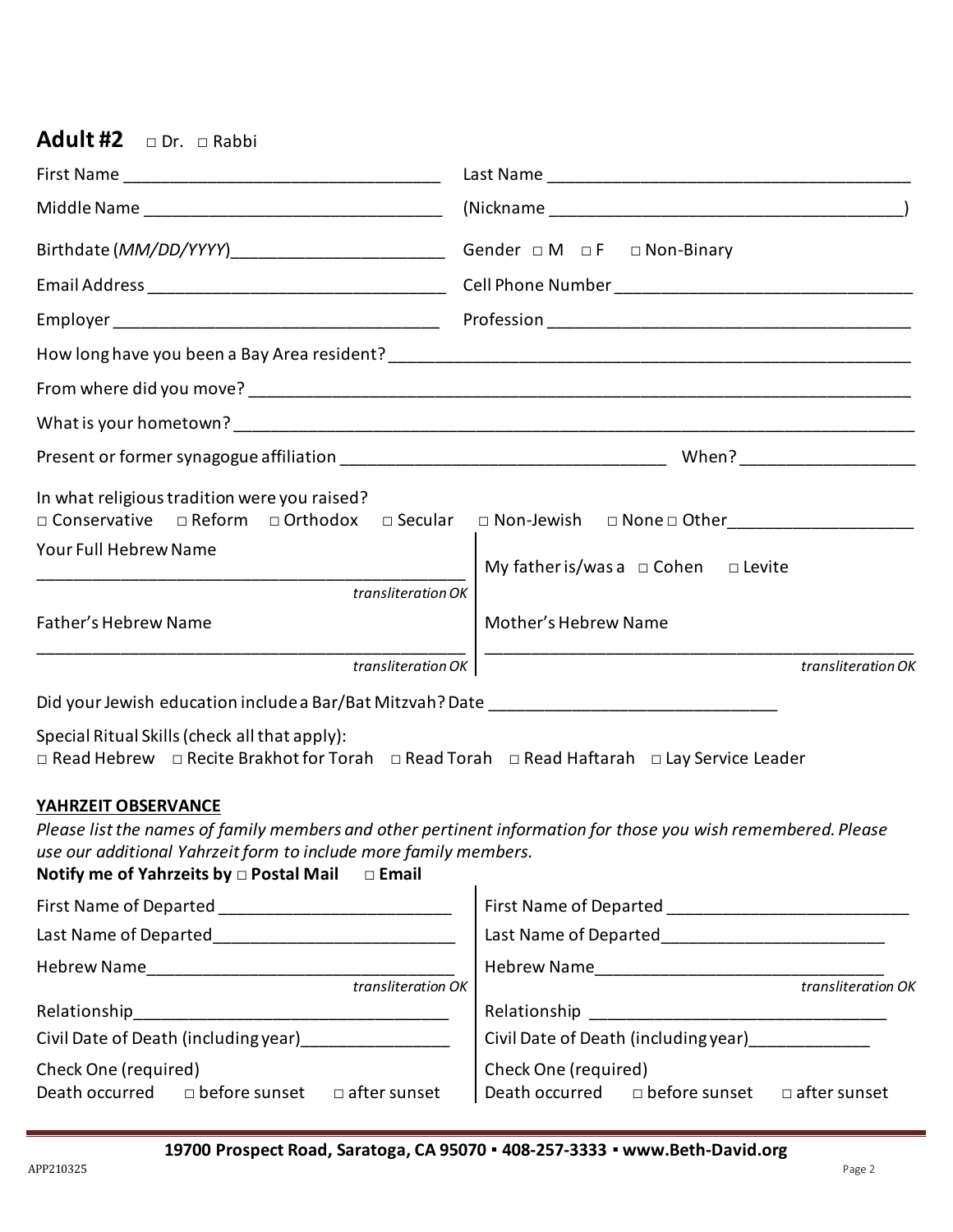# **YOUR CHILDREN (***Under 26***)**

| transliteration ok                                                                                                                                                         | transliteration ok                                                                                                                                                    |
|----------------------------------------------------------------------------------------------------------------------------------------------------------------------------|-----------------------------------------------------------------------------------------------------------------------------------------------------------------------|
| Lineage $\square$ Cohen $\square$ Levite $\square$ Neither                                                                                                                 | Lineage $\square$ Cohen $\square$ Levite $\square$ Neither                                                                                                            |
| Gender $\Box M$ $\Box F$ $\Box$ Non-Binary                                                                                                                                 | Gender $\Box M$ $\Box F$ $\Box$ Non-Binary                                                                                                                            |
| Birthdate_________________________                                                                                                                                         | Birthdate________________________                                                                                                                                     |
| Lives at home? $\Box$ Yes $\Box$ No<br>Bar/Bat Mitzvah completed?<br>$\Box$ Yes $\Box$ No<br>If yes, date completed?_____<br>If no, intends to do so? $\Box$ Yes $\Box$ No | Lives at home? $\Box$ Yes $\Box$ No<br>Bar/Bat Mitzvah completed?<br>$\Box$ Yes $\Box$ No<br>If yes, date completed?<br>If no, intends to do so? $\Box$ Yes $\Box$ No |
| Public School Grade                                                                                                                                                        | Public School Grade                                                                                                                                                   |
|                                                                                                                                                                            |                                                                                                                                                                       |

| transliteration ok                                | transliteration ok                                         |
|---------------------------------------------------|------------------------------------------------------------|
| Lineage $\Box$ Cohen $\Box$ Levite $\Box$ Neither | Lineage $\square$ Cohen $\square$ Levite $\square$ Neither |
| Gender $\Box M$ $\Box F$ $\Box$ Non-Binary        | Gender $\Box M$ $\Box F$ $\Box$ Non-Binary                 |
| Birthdate__________________________               |                                                            |
| Lives at home? $\Box$ Yes $\Box$ No               | Lives at home? $\Box$ Yes $\Box$ No                        |
| Bar/Bat Mitzvah completed?                        | Bar/Bat Mitzvah completed?                                 |
| $\Box$ Yes $\Box$ No                              | $\Box$ Yes $\Box$ No                                       |
| If yes, date completed?                           | If yes, date completed?                                    |
| If no, intends to do so? $\Box$ Yes $\Box$ No     | If no, intends to do so? $\Box$ Yes $\Box$ No              |
| Public School Grade                               | Public School Grade                                        |
|                                                   |                                                            |

**19700 Prospect Road, Saratoga, CA 95070 ▪ 408-257-3333 ▪ www.Beth-David.org**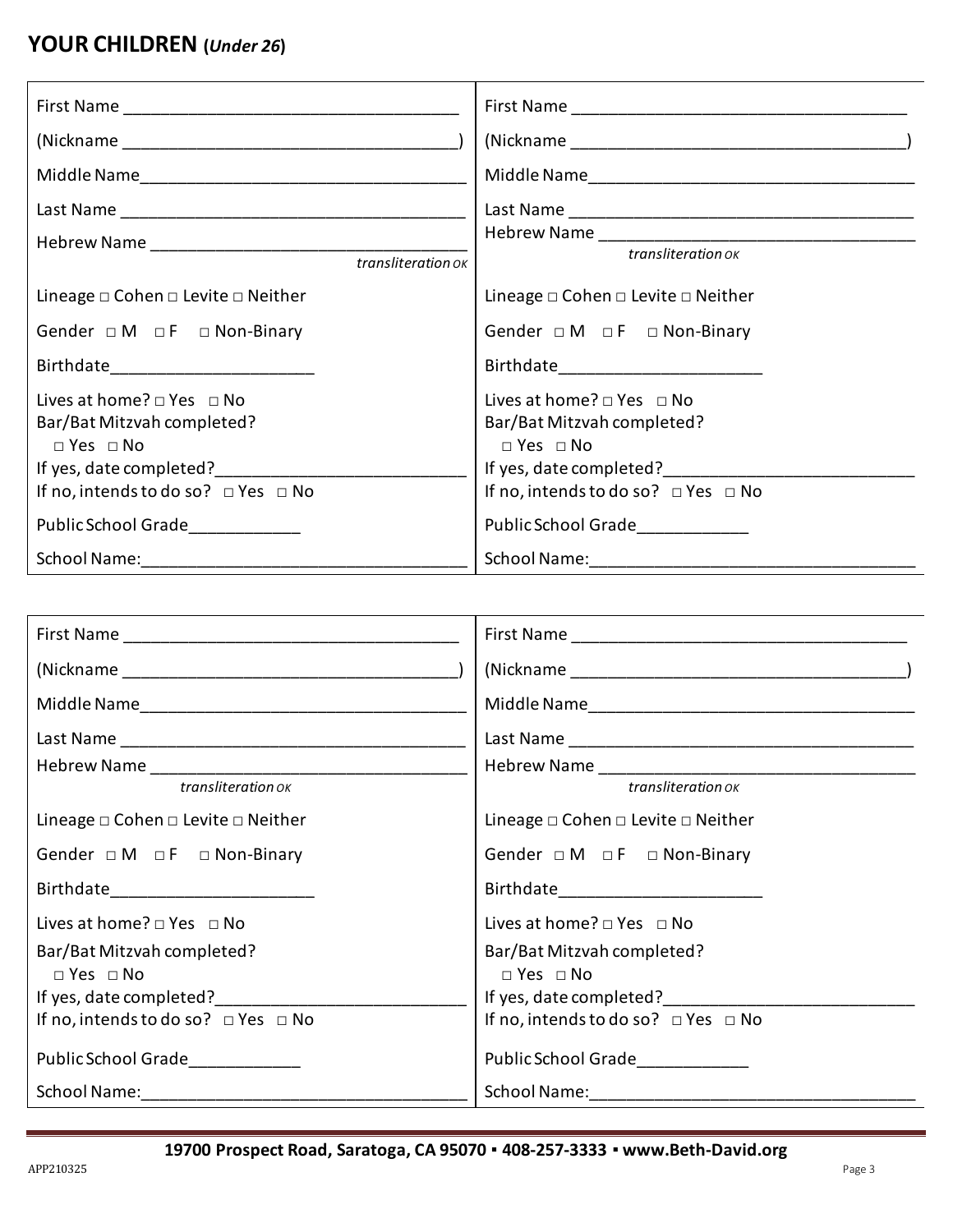### **HOUSEHOLD INFORMATION**

| Street Address and the street of the street and the street and the street and the street and the street and the                   |                         |                                                                                                                                                                                                                                  |                                                           |
|-----------------------------------------------------------------------------------------------------------------------------------|-------------------------|----------------------------------------------------------------------------------------------------------------------------------------------------------------------------------------------------------------------------------|-----------------------------------------------------------|
|                                                                                                                                   |                         |                                                                                                                                                                                                                                  |                                                           |
| Primary Phone ____________________(Included in our printed directory. Traditionally a landline, mobile OK)                        |                         |                                                                                                                                                                                                                                  |                                                           |
| □ Single □ Separated □ Divorced □ Widowed                                                                                         |                         |                                                                                                                                                                                                                                  |                                                           |
| □ Married/Partnered: Anniversary (MM/DD/YYYY) _______/________/_____________  □ Interfaith Household                              |                         |                                                                                                                                                                                                                                  |                                                           |
| Family Emergency contact information: (name, telephone number, address, and relationship)                                         |                         |                                                                                                                                                                                                                                  |                                                           |
| Member Directory preferences (printed and online, available to other members only)<br>$\Box$ Please include $\Box$ Opt-out        |                         |                                                                                                                                                                                                                                  |                                                           |
| <b>Account Statement preference</b><br>$\square$ Postal mail<br>$\Box$ Email                                                      | $\Box$ Postal mail      | <b>Monthly Newsletter preferences</b><br>$\square$ Email                                                                                                                                                                         |                                                           |
| We like to acknowledge birthdays and anniversaries of our members.<br>(Month and date only, no year). May we include your family? |                         |                                                                                                                                                                                                                                  |                                                           |
| <b>Birthdays</b>                                                                                                                  |                         | Anniversary                                                                                                                                                                                                                      |                                                           |
| $\Box$ Please include $\Box$ Opt-out Adults $\Box$ Opt-out Children                                                               |                         | □ Please include □ Opt-out                                                                                                                                                                                                       |                                                           |
| DO YOU HAVE RELATIVES AT BETH DAVID?                                                                                              |                         | Relationship<br>Management and the set of the set of the set of the set of the set of the set of the set of the set of the set of the set of the set of the set of the set of the set of the set of the set of the set of the se |                                                           |
|                                                                                                                                   |                         |                                                                                                                                                                                                                                  |                                                           |
| <b>Full Name</b>                                                                                                                  |                         | Relationship                                                                                                                                                                                                                     |                                                           |
| WHICH CONGREGATIONAL ACTIVITIES INTEREST YOU?                                                                                     |                         |                                                                                                                                                                                                                                  |                                                           |
| Adult #1 Interest<br>Adult #2 Interest                                                                                            | <b>Activity</b>         |                                                                                                                                                                                                                                  |                                                           |
|                                                                                                                                   |                         |                                                                                                                                                                                                                                  | Adult Education (topic lectures, Hebrew, book group etc.) |
|                                                                                                                                   | <b>Beth David Women</b> |                                                                                                                                                                                                                                  |                                                           |
|                                                                                                                                   |                         | Hazak (for ages 55 and up)                                                                                                                                                                                                       |                                                           |
|                                                                                                                                   |                         | Kolot (Jewish Families Group)                                                                                                                                                                                                    |                                                           |
|                                                                                                                                   | Men's Club              |                                                                                                                                                                                                                                  |                                                           |
|                                                                                                                                   |                         | <b>Tikkun Olam (Social Action)</b>                                                                                                                                                                                               |                                                           |

WeCare (helping congregants in need)